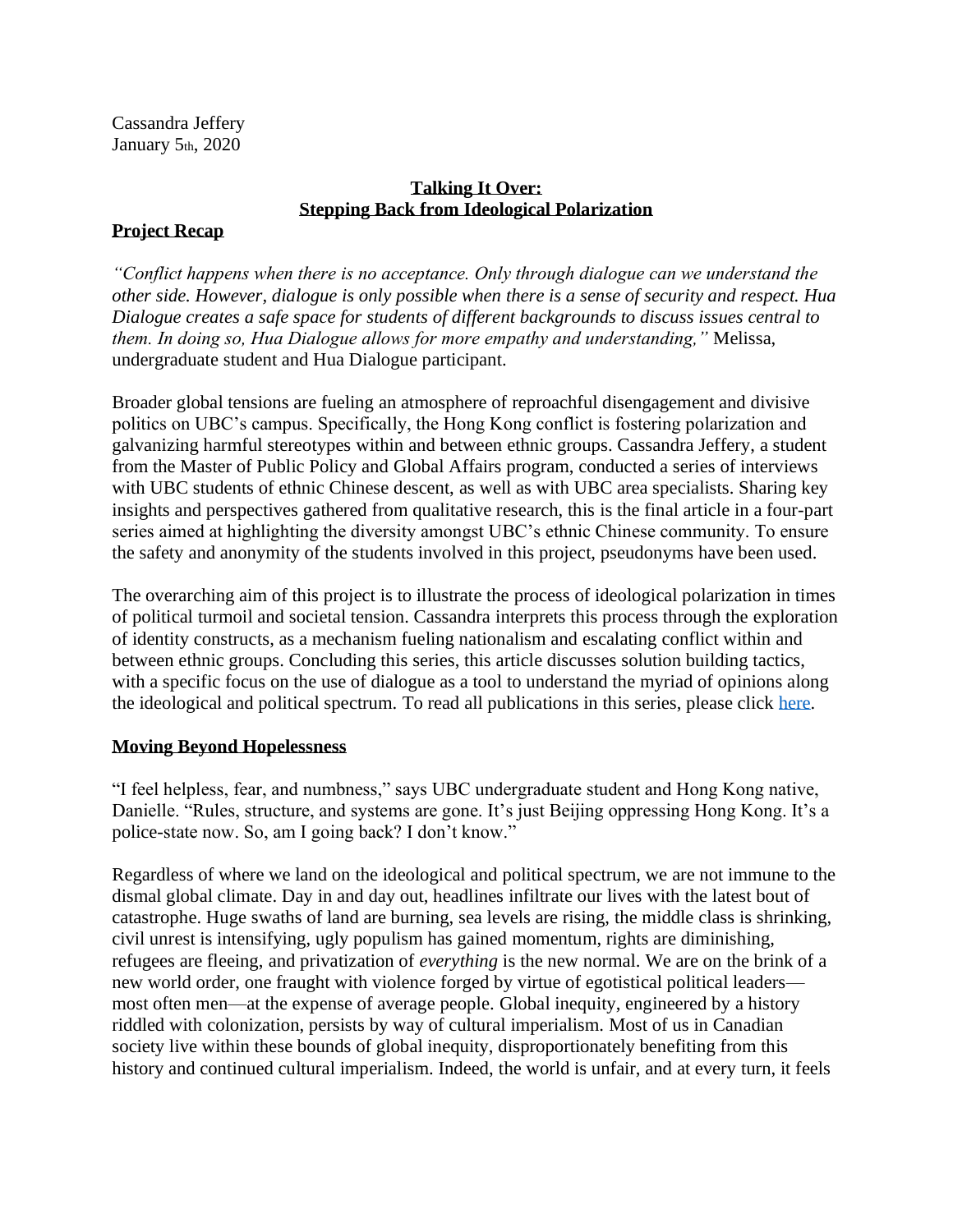as though we are moving further and further away from confronting the root cause of the problem.

Feelings of helplessness are normal, at least seemingly so, in today's climate. However, our assumption that we, as individuals, can somehow solve these complex societal problems is grounded in arrogance. In the grand scheme of our existence as a species, our lifetime is a blip on the radar, but that is not to say our lives cannot have meaning. I am not suggesting that we ignore societal problems, nor should we seek clarity for the *sake* of awareness; however, I am suggesting that we acknowledge our positionality within time and space, and work towards obtainable goals.

Dr. Aftab Erfan, *Director for Dialogue and Conflict Engagement with the Equity and Inclusion Office* at UBC, reiterates this sentiment during our conversation on conflict and dialogue in November 2019.

"There's a sense of powerlessness," says Dr. Erfan. "I can think about it and I can talk about it, but then what?"

Confronting the *what* in this equation can be daunting. However, grounding ourselves in our surroundings and checking our biases along the way are great places to start.

"We almost take our power back by bringing the conflict back to a context in which we have agency over," adds Dr. Erfan. "Let's look at how conflict is manifesting here on campus. What is it doing to the people here? What are the local concerns that are connected with that? That's the thing we have agency over."

Dr. Erfan joined the Equity and Inclusion office three years ago and has since been working on the use of dialogue on UBC's campus through a conflict lens, exploring ways to engage in difficult conversations. In our discussion, she explained that her office often partners with student-run organizations, such as [Hua Dialogue,](https://www.facebook.com/ubcdialogue/) to facilitate workshops and events to proactively address conflict through dialogue. The goal of dialogue, however, is to encourage a larger conversation across groups that tend to be siloed, while simultaneously encouraging staff and faculty to participate in a way that does not position them as an "expert," but rather as participants within the larger discussion.

#### **Constructive Dialogue is Difficult, But Not Impossible**

Actively participating in dialogue, however, can be challenging. Dr. Benjamin Cheung, *Lecturer and Indigenous Initiatives Coordinator in the Department of Psychology at the University of British Columbia,* suggests social constructs perpetuate a cycle of anxiety. When confronted with ambiguity and conflict, our biases act as a coping mechanism to categorically quell internal tension. Individuals make sense of the world through molding difference into neat little boxes, ensuring such difference does not disrupt or contest entrenched understandings of one's self and surroundings.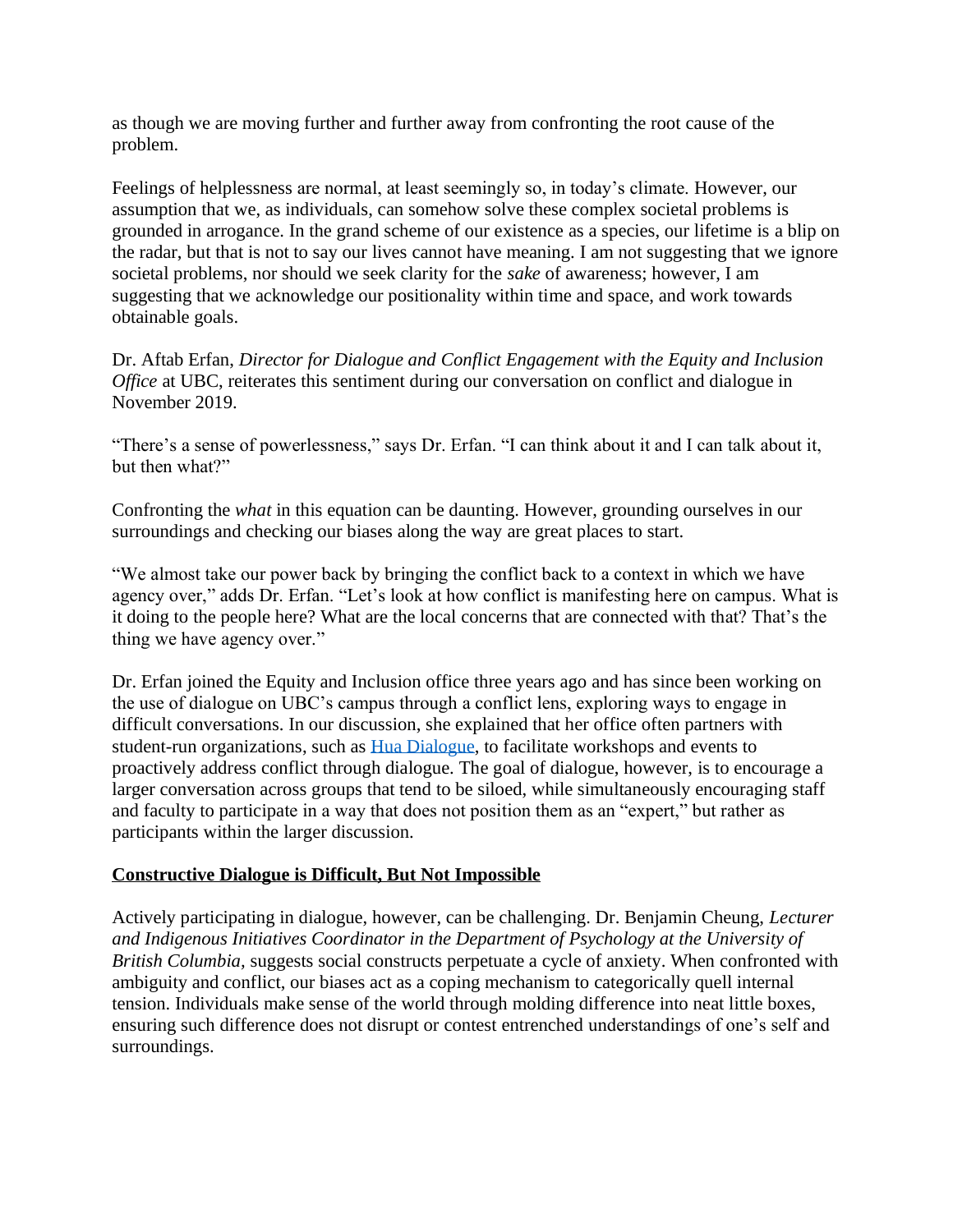"A big part of our high need for closure is for certainty, and a big emotional correlate with uncertainty is anxiety. Anxiety and fear are two of the most manipulatable emotions for the purpose of persuasion," says Dr. Cheung. "I think that people just want to relieve themselves of any sort of anxiety. It's something that is simple, it is something they feel is comfortable, something they feel they have some level of certainty over. Having to connect with another perspective or another view is uncomfortable."

Normalizing the use of harmful assumptions emboldens the adoption, and sometimes the exploitation, of specific identity constructs. For example, nationalism as an exclusionary mechanism during periods of social and political turmoil. This process pushes our biases towards the radical ends of the ideological spectrum, effectively anchoring presumptions in absolutes regardless of fact and nuance.

"It's really hard to train someone to relinquish their biases. You're asking people to have to include this aspect into their identity of not generalizing, of not categorizing, when it seems to be such an easy and natural way of looking at the world. It takes so much practice and experience to not do that," adds Dr. Cheung.

Indeed, political turmoil and international instability gaslight underlying cognitive biases, which are socially constructed and embedded within one's identity. Our social inability to accept ambiguity and uncertainty accentuates cultural difference, sometimes rendering our similarities as human beings indistinguishable. Dehumanization and extremism festers in the realm of labelling, neatly categorizing difference as inferior or superior.

"There's a fundamental mechanism to find correspondence bias and look for information that pertains to or supports your idea, and in doing so, thinking your ideas are more supported, says Dr. Cheung. "And therefore, finding reason to take greater pride in your stance, and having that being built so much into your identity."

#### **From Closure to Cognition**

Finding a solution to this age-old problem will not be easy on our campus communities today, and I won't pretend to have the answers. However, I wonder if there is something to be said for the exploration of socialization? Is it possible to analyze the role of society in cultivating our behaviour, in comparison to our innate biological predispositions? Who are we outside the confines of social conditioning? How can we collectively cultivate a culture that finds comfort *in* and learns *from* the unknown? Is it possible to accept difference without seeking agreement, and what does that mean for progressive solution-building? Perhaps I am overly optimistic, but I do believe it is possible to develop a society where high levels of cognition are fostered through the collective exploration of ambiguity and uncertainty. A culture where biases are confronted instinctively and without condescension, leaving room for critical thinking, learning, and thoughtful communication.

"To teach people to have a high need for cognition, and to steer away from our high need for closure, to have an expansive search for information, and more of a motivation to want to search for information, I think would be a good place to start," concludes Dr. Cheung.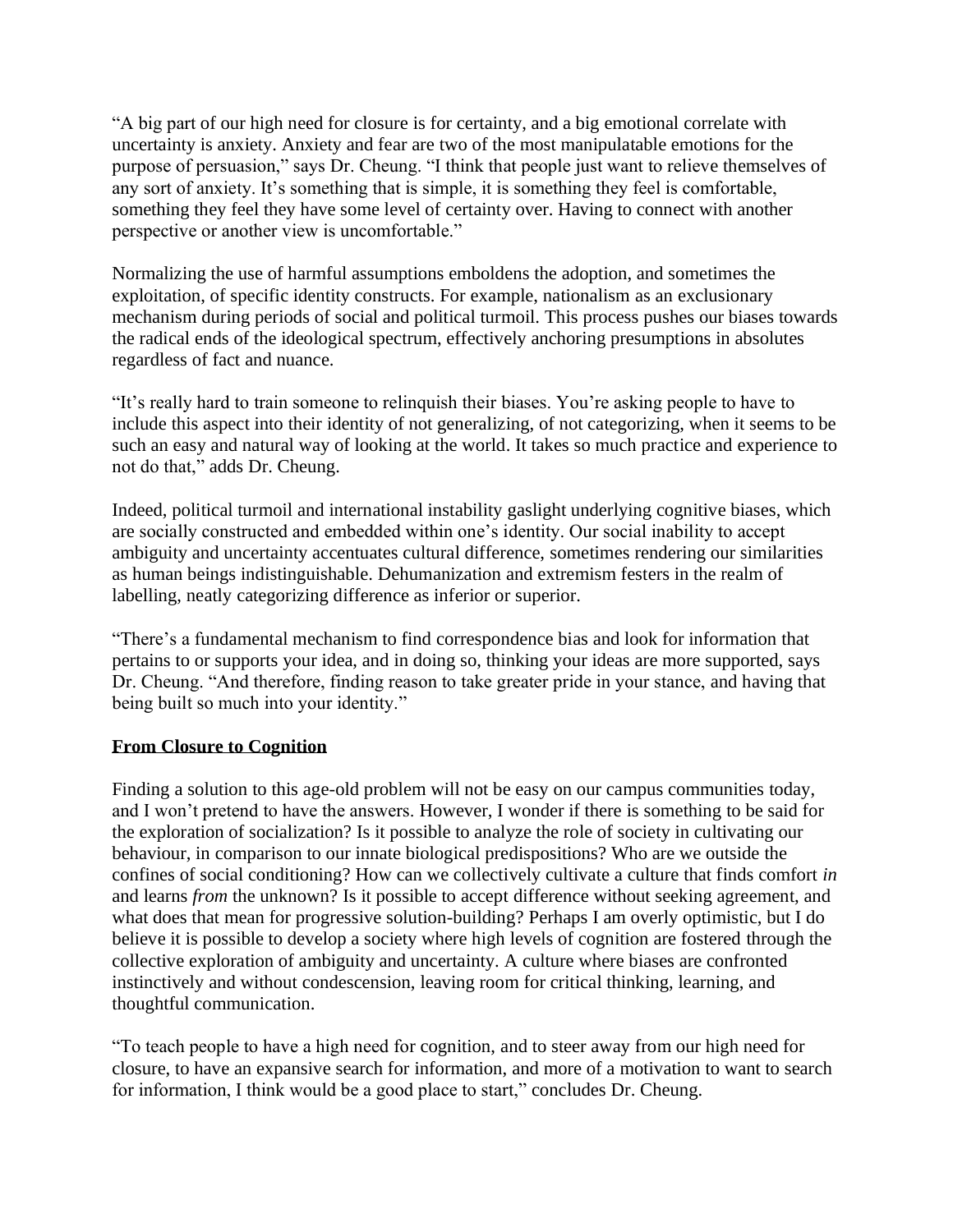"We have an education system that teaches facts, one that is not as focused on teaching perspectives," adds Dr. Erfan. "We're supposed to get some of that training in university, but the system itself doesn't reward the development of multiple perspectives. You tend to get rewarded for having a well-formed, strong, hard-lined view on something. It's a very competitive process, it's not a collective process."

Unquestionably, it is important that we form our own opinions and advocate for our beliefs. And yet, it is equally imperative to simultaneously challenge absolutes, articulate assumptions using well-researched facts, and acknowledge our positionality within any given context. In other words, we have to ask ourselves, are we contributing to a holistic solution, or are we perpetuating the status quo? A status quo riddled with misguided presumptions and an ingrained superiority complex.

"I think it's fair to say that most Chinese Canadians want to be a part of the solution, but when we look around, these voices are not being represented. I would say they are a valuable resource that is underutilized," reflects Li Qiang, a graduate student from UBC. "In this time of tension, we should be speaking more with Chinese Canadian communities to use their connections and understandings of China to help alleviate political tensions. Sadly, what we see is that Chinese communities are increasingly sidelined."

## **Deterring Polarization Through Dialogue**

Dr. Erfan says her office assists students in the re-framing process, fostering a more humanizing approach to addressing complex subject matter.

"The purpose of these dialogues is to humanize each other. I don't try to talk about the regional politics, but rather discuss how it may be impacting UBC students more specifically," explains Dr. Erfan. "Generally, there's no change or resolution in these conflict zones, so we have to focus on contextualizing the problem at a local level."

I should reiterate that it is unrealistic to presume dialogue will fundamentally change an individual's opinion. However, the process of creating a space where individuals may share their views and ask questions will alleviate the pull from opposing ends of the ideological spectrum.

"You don't need to agree to anything, but somehow if you stay in conversation you understand a little bit more where someone is coming from, and sometimes we understand our own views a little bit more," adds Dr. Erfan. "Regardless if anyone changes their mind, there is still a lot of learning to be had in the process. Plus, if we get used to the process, we build the muscle to then continue using these learned behaviours and skills."

Moreover, learning how to be comfortable in this space of difference may help to cultivate more well-rounded and long-term solutions to conflict both on UBC campus, and within the wider geo-political sphere.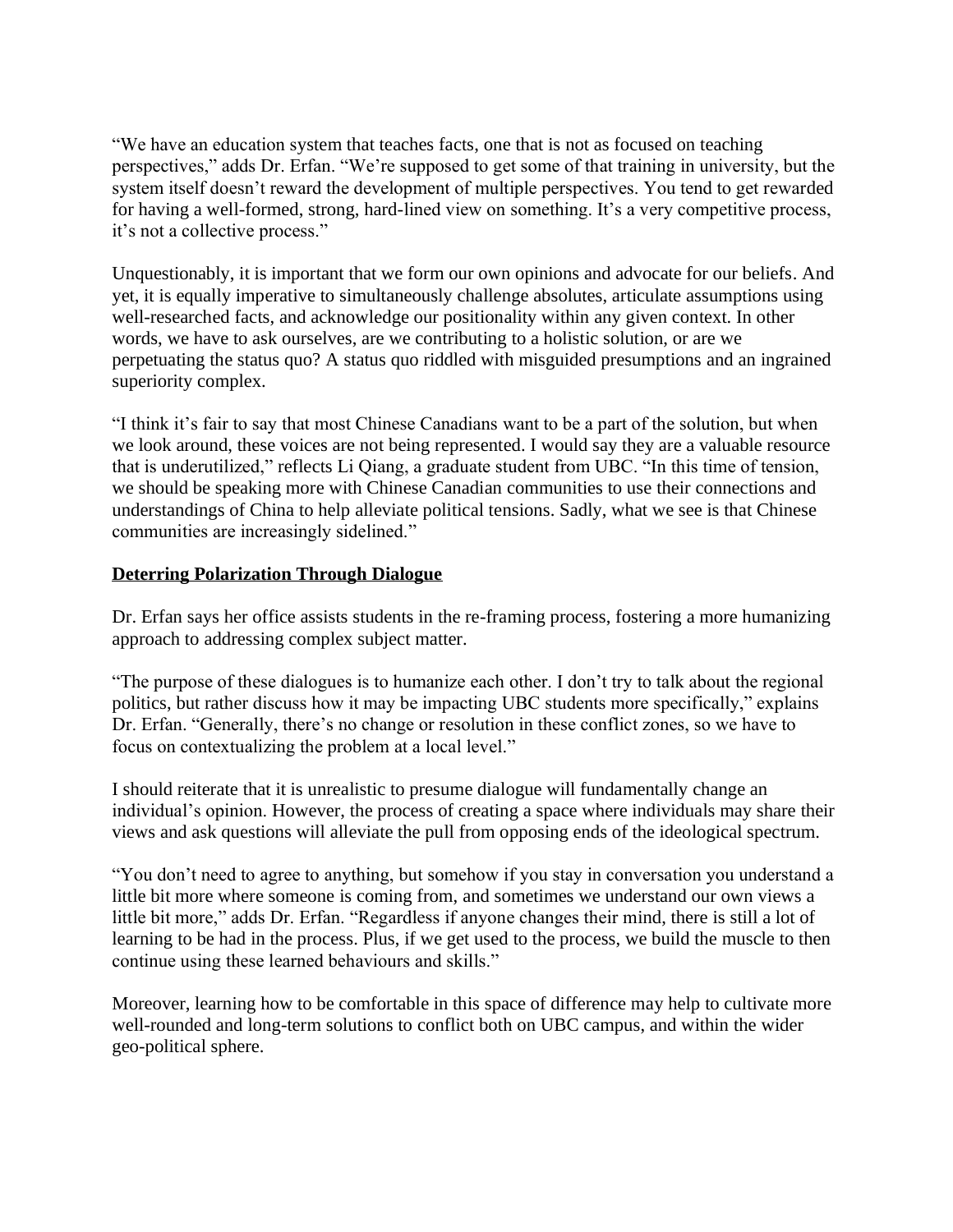"Where are the points of overlap, where are the differences, and where can't we see eye-to-eye? Why is that we see [the situation] so differently? Everything we do to further understanding is going in the opposite direction of war," explains Dr. Erfan, in reference to geo-political relationships. "There will always be people on the extremes showing up to be heard, but there's still learning because everyone listening can judge for themselves how those opinions construct their own thought process."

### **Concluding Remarks: Using the Tools We Have**

So, what are obtainable goals? What can we, as students at UBC, do to help address the complex issues dominating the international political stage? I am not sure there is any one safeguard answer to this question. Nevertheless, learning how to confront and challenge our own internal dialogue, by genuinely listening and learning from other perspectives, might be a good place to start.

The [Equity and Inclusion](https://equity.ubc.ca/) office at UBC organizes a wide variety of workshops and events, aimed at providing students and staff with the necessary skills and tools to create a socially sustainable community. Often partnering with student-run organizations on campus, Dr. Erfan and her team help to facilitate structured discussions on contextualized controversial subject matter. To check out their upcoming events and workshops, click [here.](https://equity.ubc.ca/events/listing/) Regarding the Chinese diaspora more specifically, UBC's [Hua Dialogue](https://www.facebook.com/pg/ubcdialogue/about/?ref=page_internal) is another organization that provides a platform for students from different communities to exchange their ideas. The student club is dedicated to increasing awareness and understanding of contentious issues concerning the Hua community on campus. Using dialogue, the organization addresses social division with respect and integrity.

In a conversation with some of the leading members behind the Hua Dialogue organization, they explained some of the key methods used during their events. Moderators facilitate dialogue by indirectly discussing controversial subject matter through a neutral lens. For example, one of their most recent conversations centred around the use of media as an influential tool often polarizing opinions. Hua Dialogue also likes to break out into small groups, allowing students to thoroughly engage with the material and find commonalities with other group members.

"All of our moderators have gone through bias training to ensure all conversations are open and neutral. We help students recognize their own biases and how to respectfully and constructively challenge those biases," explains the Hua Dialogue executive team. "We provide a space where people can be heard, where people can listen to alternative perspectives, and where people can grow as individuals."

Hua Dialogue also aims to deconstruct controversial questions, working to understand points of division.

"Our greatest challenge is ensuring we use well-designed questions," says the Hua Dialogue team. "A really good dialogue should foster conversation from different sides of the debate. People are hearing the extreme opinions, so we want to provide a platform where you can hear about the middle ground and form your own opinion based on a diverse set of perspectives."